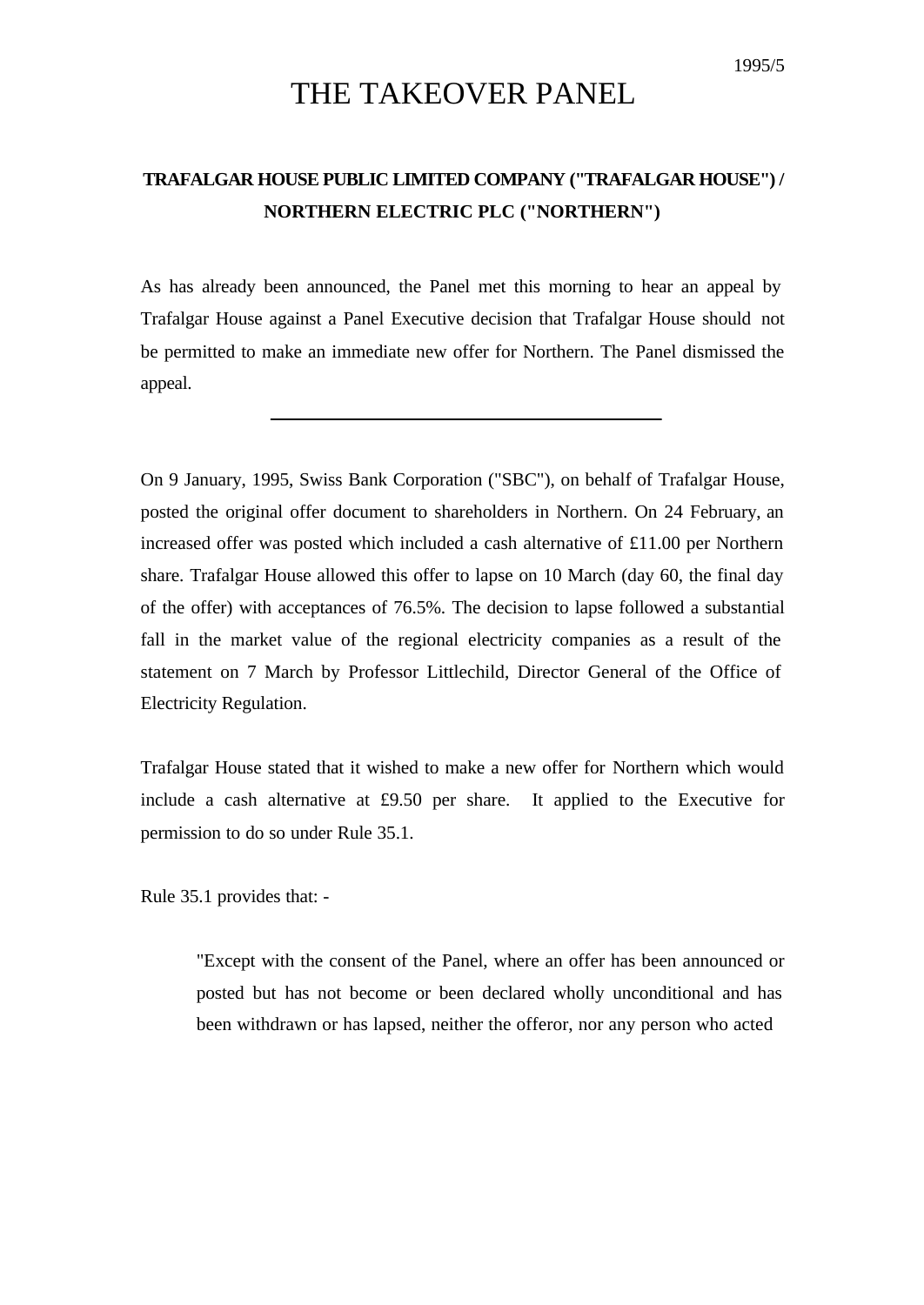in concert with the offeror in the course of the original offer, . . . . may within 12 months from the date on which such offer is withdrawn or lapses. . . make an offer for the offeree company. . . ."

Having heard representations from both parties, the Executive refused permission for Trafalgar House to launch a new hostile offer. Trafalgar House appealed against that decision to the Panel.

Trafalgar House in its appeal submitted that the circumstances of Trafalgar House's recently lapsed £11 per share offer for Northern were so exceptional as to justify the Panel permitting a new offer. Trafalgar House rested its submission both on the General Principles of the Takeover Code and on the general discretion conferred on the Panel by Rule 35.1. It contended that shareholder interests would be best served by a new offer.

Rule 35.1 is designed to create a reasonable balance between giving shareholders an opportunity to consider offers for their shares and enabling the business of the company in which they have invested to be carried on without continuous uncertainty and dislocation. Inevitably the effect of this Rule may be to prevent for a period of time a new offer by a failed offeror, at whatever price, being made to shareholders in the offeree company.

As provided by the Note to Rule 35.1, there are certain grounds for granting dispensations from this Rule, including when a new offer is recommended by the board of an offeree company. The board of Northern has not agreed to a new offer being made immediately. It has said, however, that it would agree to the Panel giving its consent to a new offer from Trafalgar House within the relevant twelve months period after the present uncertainty has been removed by the resolution of the regulatory position currently under review, irrespective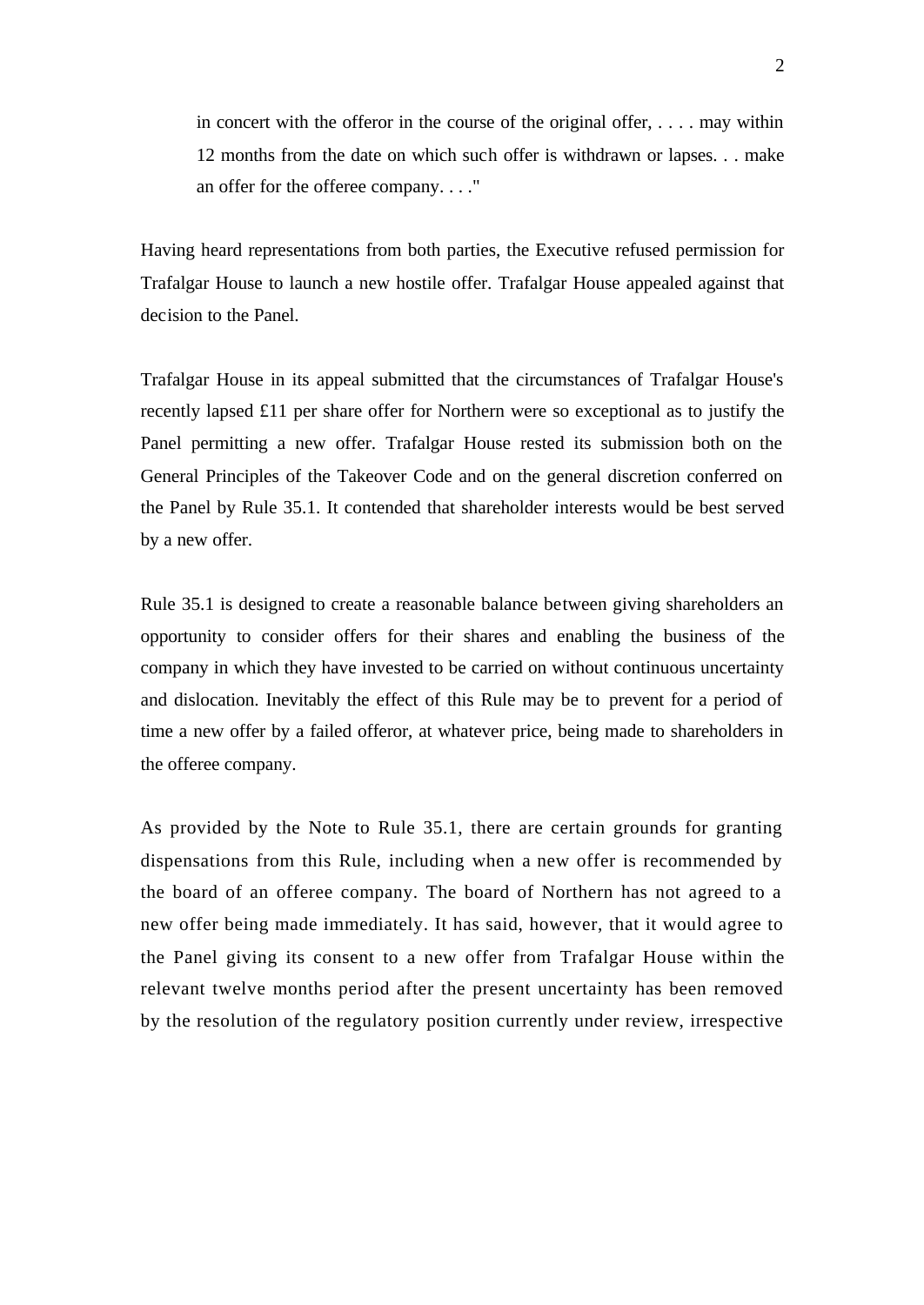of whether acceptance by shareholders of such an offer was to be recommended by the board.

The Panel acknowledges that Professor Littlechild's intervention on Day 57 created a significant uncertainty for all parties. However, the Panel decided that, although unusual, the circumstances were not such as to justify the granting of a dispensation under Rule 35.1 without the consent of the Northern board. As with any hostile offeror, Trafalgar House chose to make an offer for Northern at a price and time and on terms and conditions of its own choosing. When it did so, it knew that Northern was operating in a regulated sector and must have appreciated the possible consequences; indeed the conditions of its offer reflected this appreciation.

Trafalgar House further claimed to have significant support from shareholders of Northern for a new offer. Whilst the Panel recognises that shareholders have given some support to the principle of a new offer, the Panel considers that it is for the board of Northern to decide what weight to give to that support. Directors' fiduciary duties inevitably require that they give careful consideration to the views of shareholders. If they do not do so, the shareholders ultimately have the power to replace them. In this case, it is reasonable to assume that the board of Northern, having regard to its fiduciary duties and taking into account the views of shareholders and of its financial advisers, weighed up all its responsibilities in reaching its decision not to agree to a new offer at this time.

## Conclusion

The Panel regards Rule 35 as one of the more important rules of the Code and only on rare occasions will it be prepared to grant a dispensation from its provisions. As already mentioned, the Panel does not consider that the circumstances which resulted in Trafalgar House's hostile offer for Northern lapsing on Day 60 with 76.5% acceptances are such as to